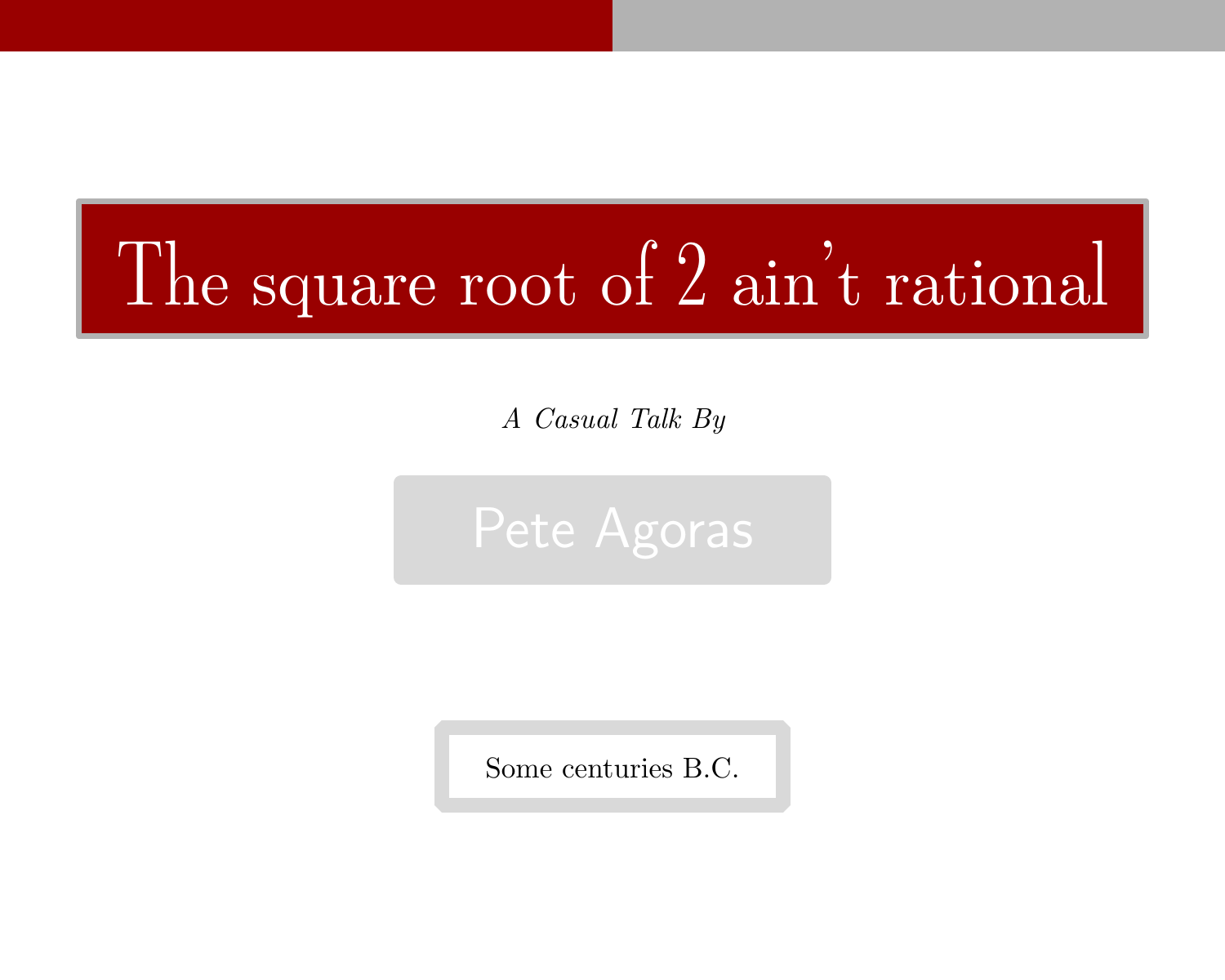#### <span id="page-1-0"></span>A simple assumption

 $\frac{a}{b} =$ 2  $(\frac{a}{b})^2 = 2$  $a^2$  $\frac{a^2}{b^2} = 2$  $a^2 = 2b^2$  $(2k)^2 = 2b^2$  $4k^2 = 2b^2$  $2k^2 = b^2$  $\frac{a}{b} \neq$ 2

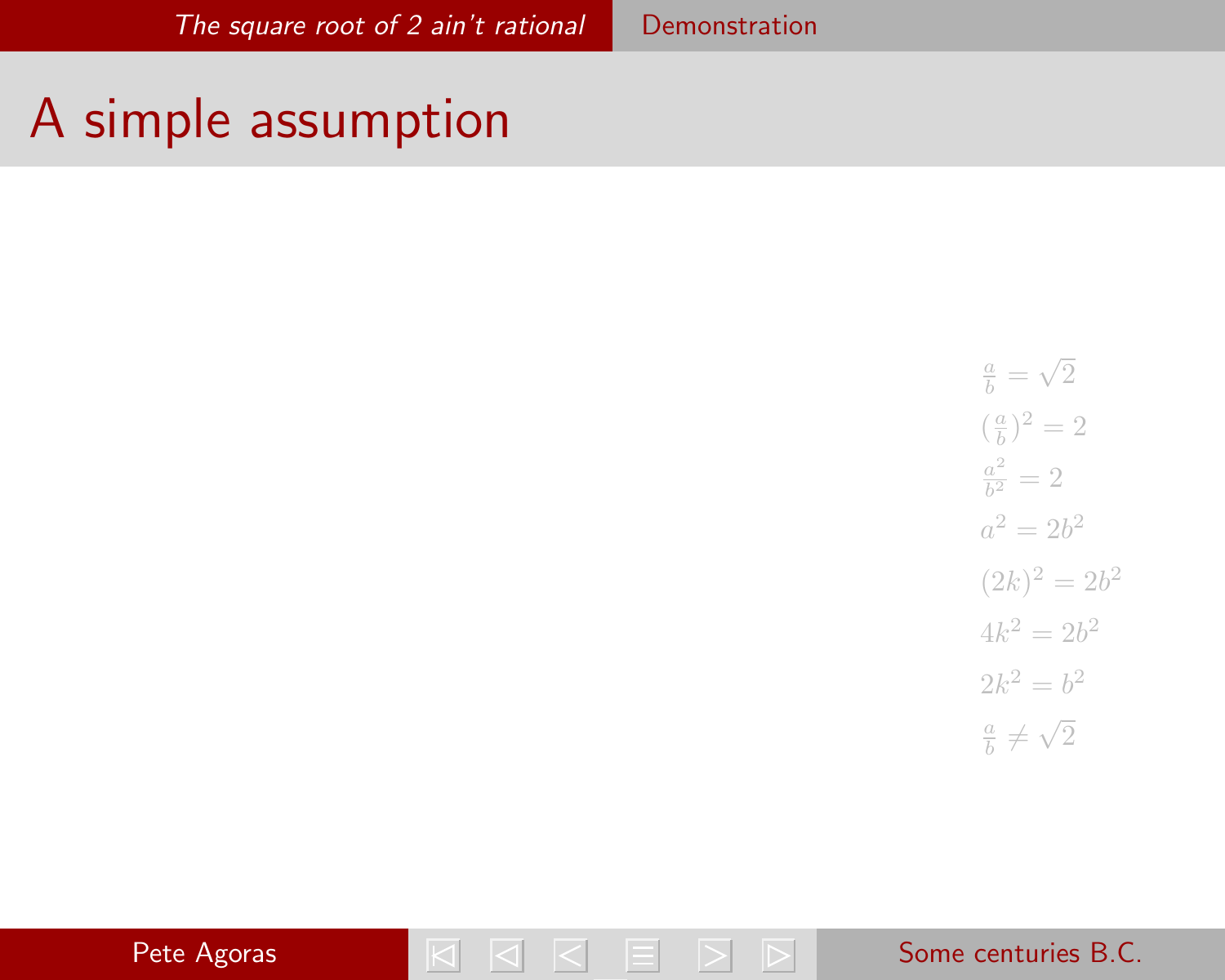#### <span id="page-2-0"></span>Its consequences

 $\blacksquare$  So what?

 $\frac{a}{b} =$ 2  $(\frac{a}{b})^2 = 2$  $a^2$  $\frac{a^2}{b^2} = 2$  $a^2 = 2b^2$  $(2k)^2 = 2b^2$  $4k^2 = 2b^2$  $2k^2 = b^2$  $\frac{a}{b} \neq$ 2

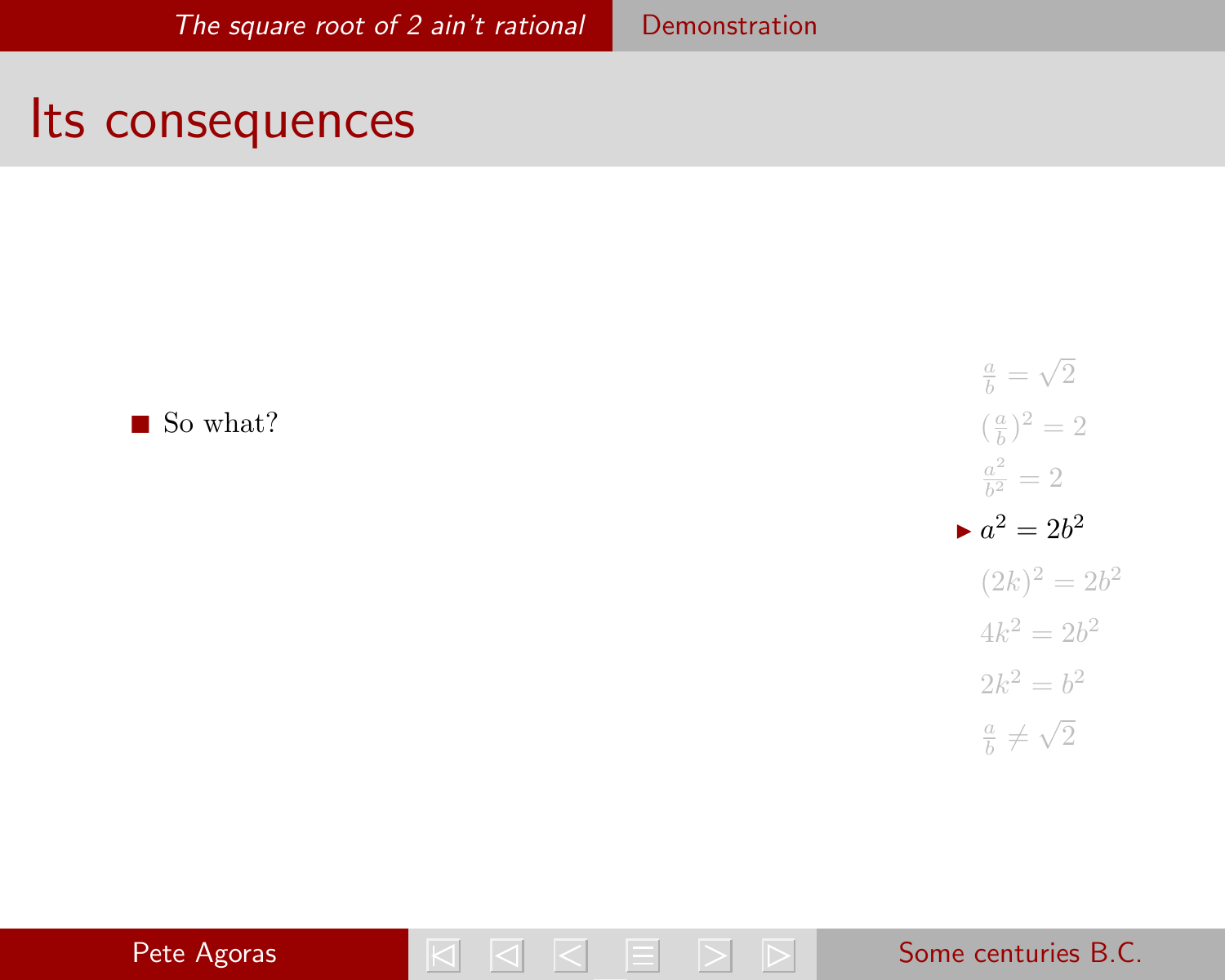### The problem

And but so we said a and b have no common factor.





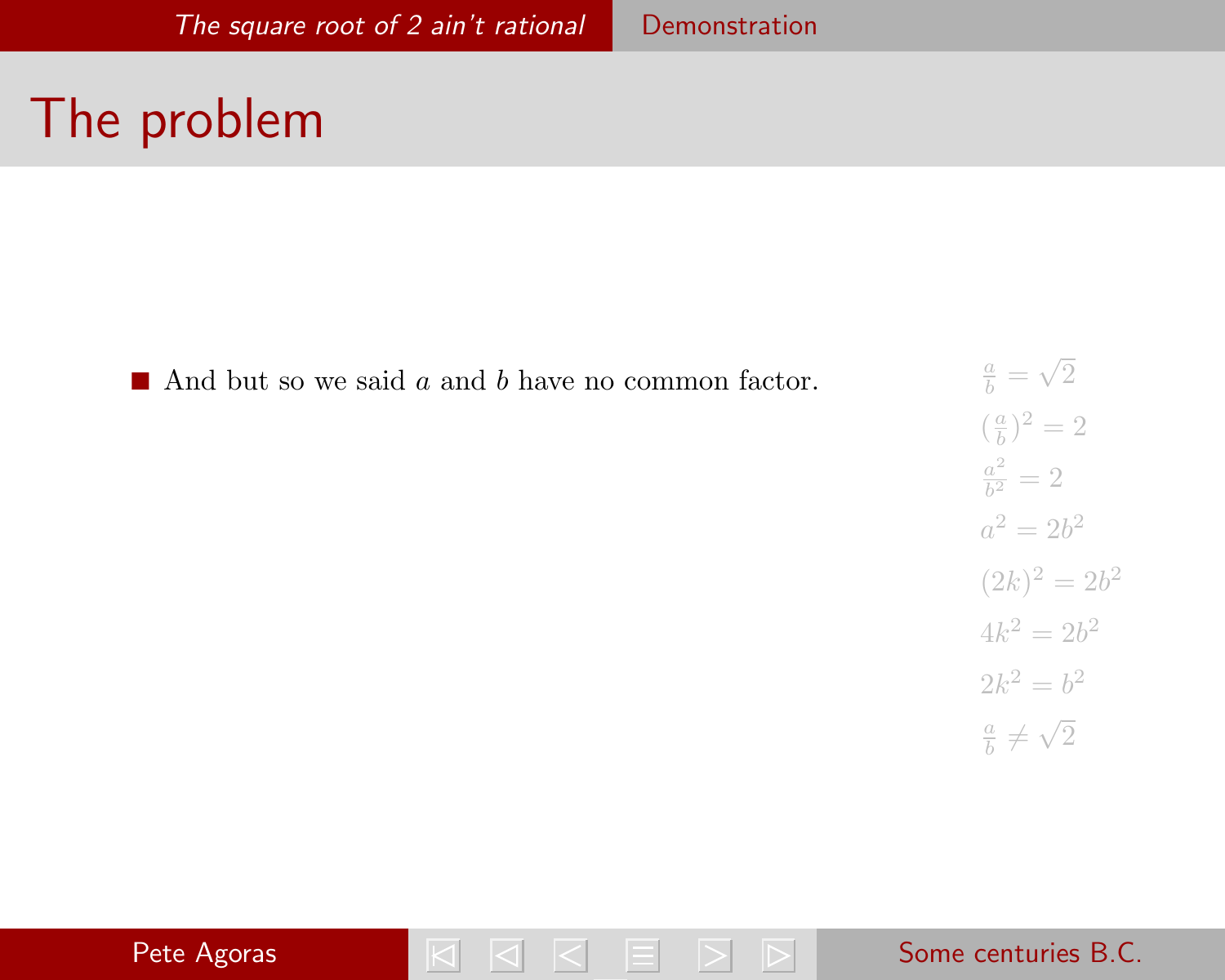## <span id="page-4-0"></span>All fractions are reducible

Suppose  $\frac{c}{d}$  is a rational number. If c and d have no common factor, then  $a = b$  and  $b = d$ . If they have a common factor, divide both by their greatest common divisor. The result is  $\frac{a}{b}$ , with no common factor.

 $\triangle$  [Back](#page-1-0)